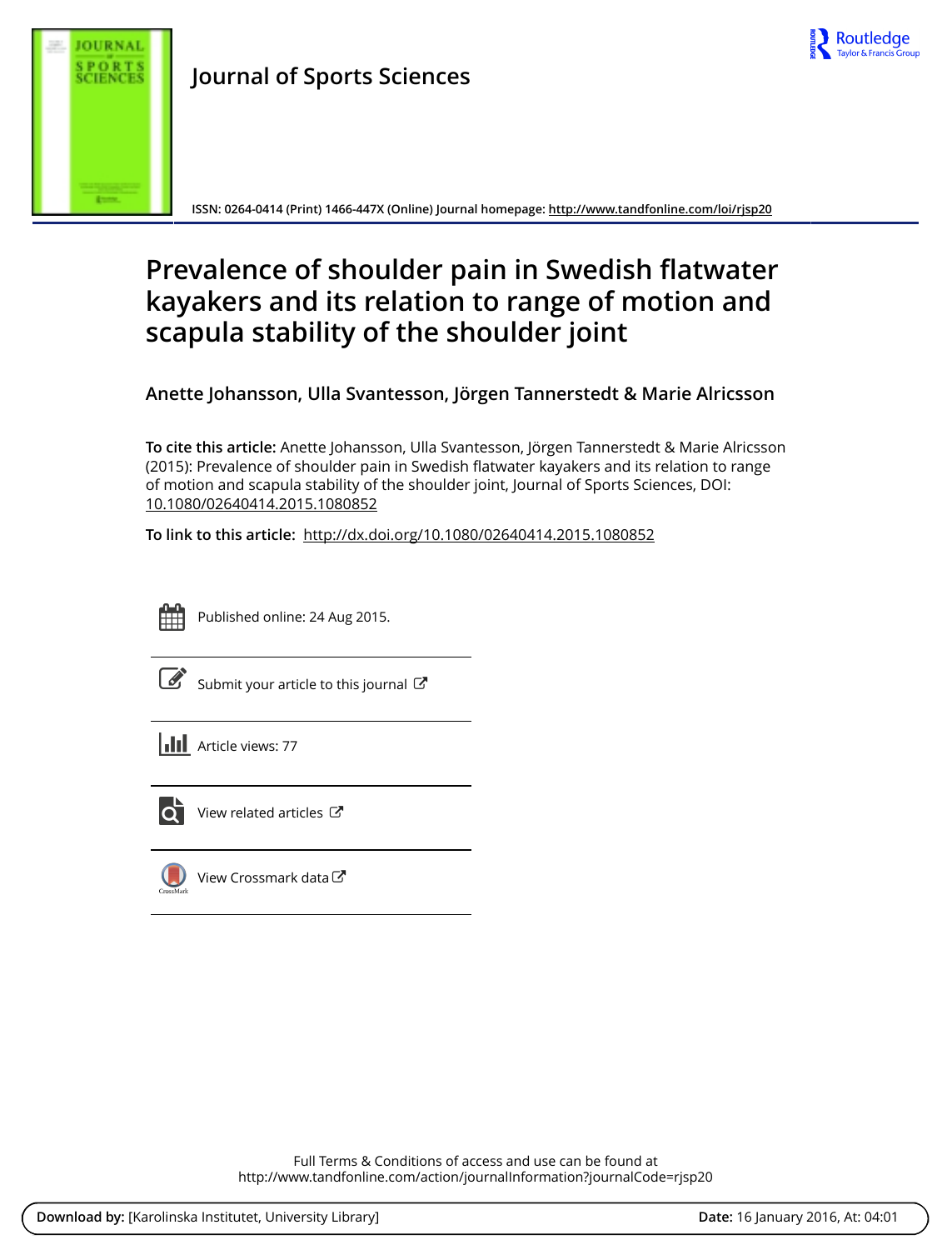# Prevalence of shoulder pain in Swedish flatwater kayakers and its relation to range of motion and scapula stability of the shoulder joint

Anette Johansson<sup>1</sup>, Ulla Svantesson<sup>[2](#page-1-0)[,3](#page-1-1)</sup>, Jörgen Tannerstedt<sup>[1](#page-1-0)</sup> and Marie Alricsson<sup>1,3</sup>

<span id="page-1-1"></span><span id="page-1-0"></span><sup>1</sup>Department of Sports Science, Linnaeus University, Kalmar, Sweden; <sup>2</sup>Sahlgrenska Academy, Institute of Neuroscience & Physiology/Physiotherapy, University of Gothenburg, Gothenburg, Sweden; <sup>3</sup>Swedish Winter Sport Research Centre, Department of Health Sciences, Mid Sweden University, Östersund, Sweden

#### ABSTRACT

Few studies have investigated the incidence of injuries in kayakers. The aim was to study the prevalence of shoulder pain in competitive flatwater kayakers and to evaluate any differences in range of motion or scapula stability of the shoulder joint among kayakers with or without the history of shoulder pain. Thirty-one kayakers were participated in the study, and a questionnaire including background data was used. Shoulder range of motion was measured with a goniometer, and the participants were observed for scapula dyskinesis in flexion and abduction. Of the participating kayakers, 54.8% ( $n = 17$ ) had experienced shoulder pain. Kayakers who had experienced shoulder pain showed a significantly lower degree of internal rotational range of motion versus kayakers with no reported shoulder pain, with a mean degree of internal rotation in the right shoulder 49.3 vs 60.0 ( $P = 0.017$ ) and the left shoulder 51.9 vs 66.0 ( $P = 0.000$ ). Kayakers who had experienced shoulder pain were also observed with a scapular dyskinesis ( $n = 15$  of 17 kayakers) to a significantly higher degree ( $P = 0.001$ ) than kayakers with no reported shoulder pain. Findings suggest that screening for scapular dyskinesis and testing for rotational range of motion in the shoulder joint is essential in order to treat and maybe prevent shoulder pain in kayakers.

ARTICLE HISTORY Accepted 4 August 2015

#### **KEYWORDS** Glenohumeral joint; paddling; pain; scapula dyskinesis; sport

Downloaded by [Karolinska Institutet, University Library] at 04:01 16 January 2016 Downloaded by [Karolinska Institutet, University Library] at 04:01 16 January 2016

# Introduction

Few studies have investigated the incidence of injuries in kayakers. Fiore and Houston [\(2001\)](#page-7-0) performed a retrospective study on injuries in whitewater kayakers and found that 61% of the reported injuries were located in the upper extremity and 50% of these injuries were located in the shoulder. Hagemann, Rijke, and Mars [\(2004\)](#page-7-1) performed a survey to determine the prevalence of bony abnormalities and soft tissue abnormalities in the shoulders of 52 marathon kayakers and examined their correlation with findings in clinical testing. At the time of the investigation, 30 of the kayakers were asymptomatic, 13 had shoulder pain, 5 had pain and instability of the shoulder and 4 had only instability of the shoulder. Of the 30 asymptomatic kayakers, 7 had previously experienced shoulder pain. MRI showed acromioclavicular hypertrophy, acromial or clavicular spurs, supraspinatus tendonitis and supraspinatus partial tears as the most common findings. Acromial and clavicular spurs correlated to supraspinatus abnormalities but most symptoms were found to be due to secondary impingement and overuse and did not relate to bony restrictions in the shoulder (Hagemann et al., [2004\)](#page-7-1).

Muscle pattern activity around the shoulder in the kayak stroke was studied by Trevithick, Ginn, Halaki, and Balnave ([2007](#page-8-0)) who found an increasing to high activity in the supraspinatus, latissimus dorsi and upper trapezius muscle in the pull phase [\(Figures 2](#page-2-0)–[3](#page-2-1)). During the pull phase of the stroke, the abducted shoulder joint extends and internally rotates

against the resistance of the paddle, the scapula retracts and rotates downwardly. The upper trapezius higher activity can be seen as the role of the trapezius as a stabiliser of the scapula acting against the downward rotation that the rhomboids generate during the pull phase, and the increased activity of the supraspinatus might be caused by its stabilising role for the humeral head (Trevithick et al., [2007](#page-8-0)). During the exit phase [\(Figure 4\)](#page-2-2), Trevithick et al. ([2007](#page-8-0)) found decreasing activity in the latissimus dorsi, rhomboid major and serratus anterior muscles. During this phase, the paddle is taken out of the water as the scapula upwardly rotates simultaneously with a glenohumeral abduction movement. The serratus anterior showed decrease in muscle activity during this phase, even though it is an upward rotator of the scapula, and in both pull and recovery phases, the serratus anterior showed a consistently moderate to high activation. Trevithick et al. [\(2007\)](#page-8-0) offers an explanation for this as the serratus anterior having a big role as a stabiliser of the scapula to the chest wall might have to activate harder in the pull phase and thereby reduces the activity during the less strenuous part of the exit phase. During the recovery phase, while the paddle blade of the same side is in the air, Trevithick et al. ([2007](#page-8-0)) found an initial decrease in activity in both the supraspinatus and upper trapezius. A small increase in activity in the mid recovery phase occurs when the other paddle blade is immersed into the water, and the pull phase of that contralateral side is about to begin [\(Figure 1](#page-2-3)). The recovery arm is active in the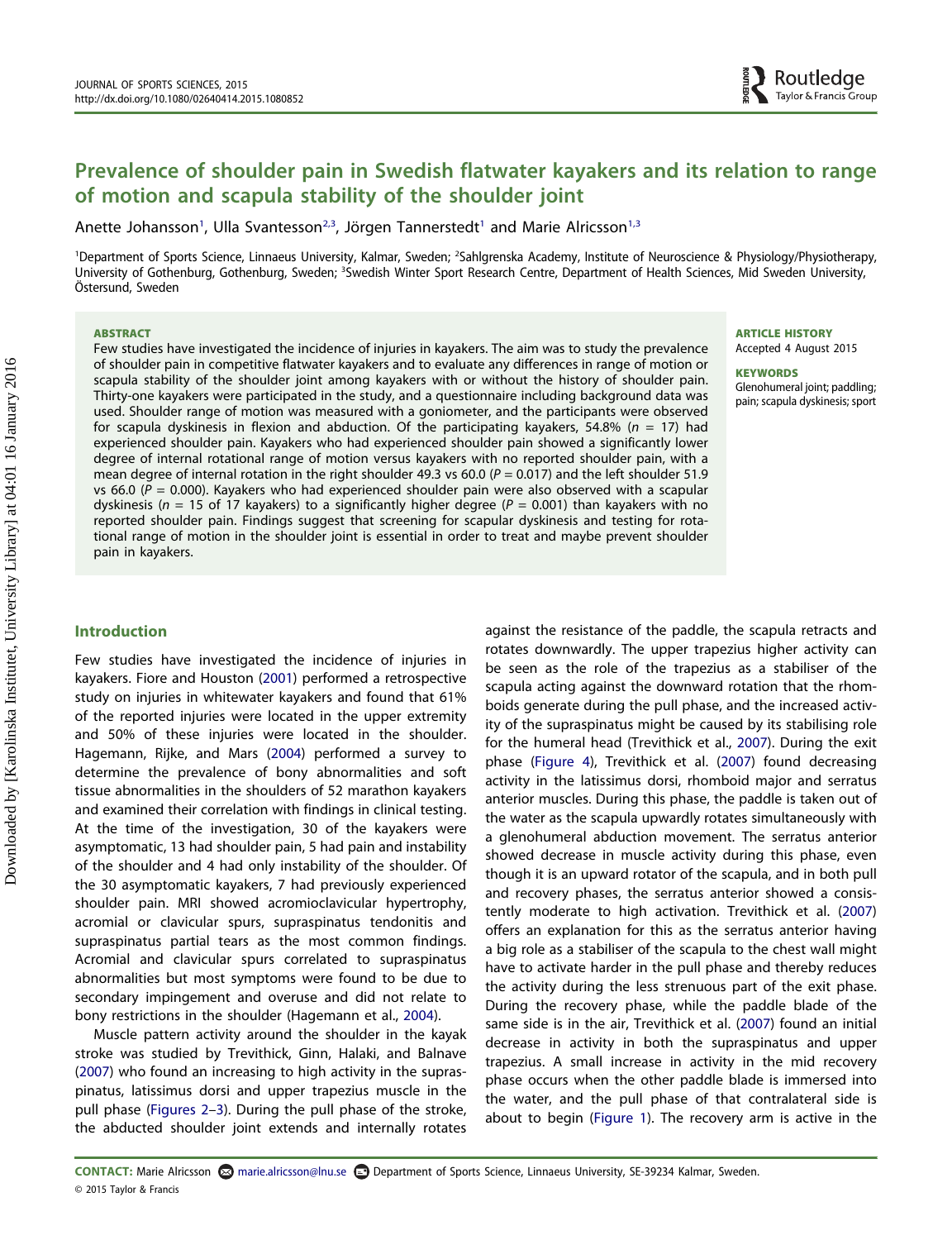

Figure 1. Catch phase: Kayaker reaches forward with extended elbow and flexed shoulder to immerse the paddle blade as far toward the front of the kayak as possible. Kayaker's torso is rotated to the left, and right knee is bent to prepare for the pull phase.



Figure 3. Pull phase continues: paddle glides outwards, right shoulder abducts and internally rotates, right leg extends and torso rotates to the right. Left shoulder in internal rotation, flexion and adduction.

<span id="page-2-3"></span>

Figure 2. Pull phase begins: Kayaker pushes with right foot, and pulls with right arm and shoulder and rotates through core to the right. Left arm in recovery phase/pushes forward.

<span id="page-2-1"></span>

Figure 4. Exit phase: paddle is lifted up from the water, right elbow bends, shoulder abducts and externally rotates. Short rest/glide phase; before left side paddle blade is immersed in the water to start left side stroke. Right side recovery phase/air phase starts.

<span id="page-2-0"></span>quick immersion of the paddle blade, which Trevithick et al. ([2007](#page-8-0)) believe can explain the sudden increase in activity in these muscles.

Humeral and scapular positions during the forward stroke have been studied in whitewater kayakers (Wassinger et al., [2011\)](#page-8-1) on a kayak ergometer. During the pull phase when the paddle was in vertical position [\(Figure 3](#page-2-1)), the humerus on the pushing side was found to be at its peak elevation and peak internal rotation while adducted close to the sagittal plane. This minimises the subacromial space, at the same time as the scapula is in its greatest mean upward rotation, elevation and posterior tilt, which acts to maximise the subacromial space (Wassinger et al., [2011](#page-8-1)). If the scapula upward rotation and posterior tilt are decreased, this position could predispose for impingement of the subacromial structures (Hagemann et al., [2004;](#page-7-1) Kibler & Sciascia, [2010;](#page-7-2) Lukasiewicz, McClure, Michener, Pratt, & Sennett, [1999\)](#page-7-3). In the exit phase of the stroke ([Figure 4](#page-2-2)), the humerus has a low angle of elevation, is near the frontal plane, horizontally abducted with maximal scapular external rotation and posterior tilt. The exit of the paddle

<span id="page-2-2"></span>starts through abduction and external rotation in the shoulder joint (Wassinger et al., [2011\)](#page-8-1). These positions can predispose for increased risk of internal impingement in the shoulder joint, if conditions that limit the scapular motion and/or posterior shoulder tightness are present (Castagna et al., [2010](#page-7-4)). A sitting posture with a slouched position in the upper back can decrease the flexion range of motion compared to erect posture (Bullock, Foster, & Wright, [2005](#page-7-5)). This might predispose for a more anteriorly tilted scapula position, with decreased posterior tilt of the scapula in arm elevation, which has been linked to shoulder impingement (Lukasiewicz et al., [1999](#page-7-3)). The relationship between scapular and humeral kinematics during elevation has been studied extensively in patients with shoulder pain, and in comparison to healthy participants with no shoulder pain (Kibler et al., [2013](#page-7-6); Lukasiewicz et al., [1999](#page-7-3); Park et al., [2013](#page-7-7); Sahrmann, [2001\)](#page-7-8). Several shoulder pathologies such as impingement, rotator cuff pathologies and labral tears have demonstrated altered scapular kinematics patterns (Kibler et al., [2013](#page-7-6); Struyf, Nijs, Baeyens, Mottram, & Meeusen, [2011;](#page-7-9) Worsley et al., [2013\)](#page-8-2). Changes in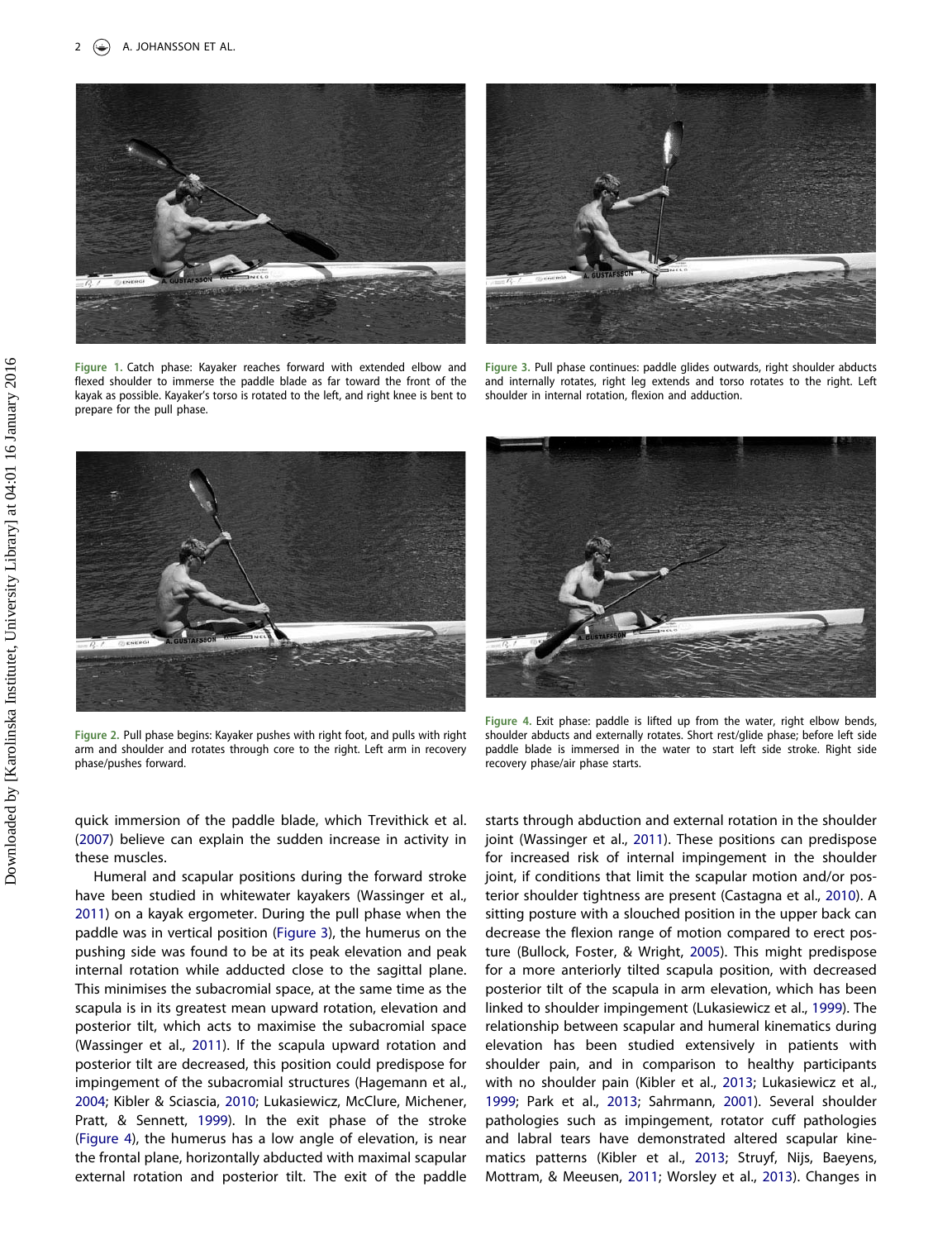scapular kinematics can be attributed to altered muscle recruitment patterns or muscle function, pain or pathologies, but the flexibility deficits in the soft tissues surrounding the scapula may also restrict normal humeroscapular motion in sport-specific movements (Cools et al., [2014](#page-7-10); Kibler & Sciascia, [2010;](#page-7-2) Kibler et al., [2013](#page-7-6)). Scapular dyskinesis has been associated with shoulder pain in athletes in the earlier studies (Kawasaki, Yamakawa, Kaketa, Kobayashi, & Kaneko, [2012;](#page-7-11) Kibler et al., [2013;](#page-7-6) Lukasiewicz et al., [1999](#page-7-3); Struyf et al., [2011\)](#page-7-9), but until now there have been no studies on scapular dyskinesis in kayakers.

A decreased range of rotational motion in the shoulder joint, especially decreased internal rotation has been correlated to shoulder injuries in other athletes (Maenhout, Van Eessel, Van Dyck, Vanraes, & Cools, [2012](#page-7-12); Myklebust, Hasslan, Bahr, & Steffen, [2013](#page-7-13); Tyler, Nicholas, Lee, Mullaney, & McHugh, [2010;](#page-8-3) Wilk et al., [2011](#page-8-4)). A posterior tightness of the shoulder muscles and capsule with limited internal rotation could also predispose for an internal impingement where the more dorsal part of the rotator cuff gets impinged against the superior-dorsal part of the labrum, (Castagna et al., [2010](#page-7-4); Kibler et al., [2013](#page-7-6); Tyler et al., [2010](#page-8-3)).

McKean and Burkett [\(2010](#page-7-14)) tested upper body strength and joint range of motion for shoulders and hips in flatwater kayakers and investigated the relationship of strength and joint range of motion to performance on the water. The kayakers in McKean and Burkett´s [\(2010](#page-7-14)) study showed a decreased range of motion in internal and external rotation of the shoulder, when compared to the earlier findings of shoulder joint range of motion in strength training individuals and bodybuilders. McKean and Burkett [\(2010](#page-7-14)) concluded that it might be the kayak training and not the strength training that decreases the shoulder joint range of motion in kayakers. No strong correlations were found between joint range of motion, strength test results and on water performance (McKean & Burkett, [2010\)](#page-7-14).

There are few studies on kayakers and shoulder problems in relation to the reported incidence of shoulder pain/injuries in kayakers (Fiore & Houston, [2001;](#page-7-0) Hagemann et al., [2004](#page-7-1)). Few studies have looked at the shoulder biomechanics and injury risks in kayaking (Trevithick et al., [2007;](#page-8-0) Wassinger et al., [2011](#page-8-1)). The relationship between scapular dyskinesis with decreased range of motion and risk of injury at the shoulder joint found in other athletes (Maenhout et al., [2012;](#page-7-12) Merolla et al., [2010;](#page-7-15) Wilk et al., [2011](#page-8-4)) has not been studied in kayakers. More research is needed on kayakers with shoulder problems in order to implement preventive measurements and treatment.

Therefore, the purpose of this study was to evaluate the prevalence of shoulder pain in Swedish flatwater kayakers and to investigate any differences in joint range of motion or findings of scapula dyskinesis between kayakers who had experienced shoulder pain and kayakers with no reported shoulder pain.

#### Methods

#### **Participants**

Thirty-one competitive flatwater kayakers from five different canoe clubs, 11 females and 20 males had agreed to participate in the study [\(Table 1\)](#page-3-0). The only exclusion criteria were earlier shoulder surgery. None of the volunteered kayakers

<span id="page-3-0"></span>Table 1. Characteristics of the kayakers, ( $n = 31$ ) data presented as mean and standard deviation (SD).

|                              | Female $n = 11$<br>Mean (SD) | Male $n = 20$<br>Mean (SD) |
|------------------------------|------------------------------|----------------------------|
| Age (years)                  | 16.6(1.4)                    | 18.2(3.0)                  |
| Length (cm)                  | 169(6.8)                     | 185.8 (10.9)               |
| Weight (kg)                  | 61(5.8)                      | 80.5 (11.2)                |
| Paddling training hours/week | 6.8(2.8)                     | 8.2(3.5)                   |
| Other training hours/week    | 3.2(1.6)                     | 4.0(1.4)                   |
| Years paddling               | 6.0(4.3)                     | 6.7(3.6)                   |
|                              |                              |                            |

had undergone surgery. Participation was voluntary, and the tests and questionnaires were administered in agreement with the clubs and kayakers at one of the clubs training events. All participants were informed about the study and they gave their written informed consent to participate. Ethical approval was obtained from the Ethical Advisory Board in South East Sweden (Dnr EPK 194-2013), and the study was conducted in accordance with the Declaration of Helsinki for human studies.

### **Ouestionnaire**

A modified version of a shoulder questionnaire by Fahlström, Yeap, Alfredson, and Söderman ([2006](#page-7-16)) that was originally used on badminton players (Fahlström & Söderman, [2007;](#page-7-17) Fahlström et al., [2006\)](#page-7-16) and later modified and used on handball players (Myklebust et al., [2013\)](#page-7-13) was used for background information on the participating kayakers. The questionnaire by Fahlström et al. [\(2006\)](#page-7-16) was modified to apply to kayakers.

Age, gender, years of paddling, weekly training hours, incidence and duration of shoulder pain and its effect on training and competition were investigated in the questionnaire.

Since the investigations took place after the end of the competitive season, two questions needed to be clarified. The questions were related to weekly hours spent kayaking and other training and were confirmed to apply to the competitive season as the training hours in kayaking can differ from competitive season to off-season.

#### Scapula dyskinesis

The kayakers were screened for scapula dyskinesis by observation of the scapula in the humeroscapular rhythm of flexion and abduction. They were rated as having dyskinesis if any of following findings, in accordance with Kibler and Sciasca [\(2010\)](#page-7-2), were observed:

Prominence of the inferior angle of scapula, which indicates an anterior tilt of the scapula. Medial winging, where the complete medial border is prominent from the thorax. Excessive superior translation of the scapula and prominent superior angle during elevation. Excessive downward rotation of the scapula, which is more likely seen during the eccentric phase of the flexion and abduction movement.

The movements of flexion and abduction were done for five repetitions each at a rate of approximately 3 s up and 3 s down.

Observation of scapular dyskinesis in flexion and abduction is a reliable and validity tested screening instrument of shoulder dyskinesis (Kibler et al., [2013](#page-7-6); McClure, Tate, Kareha,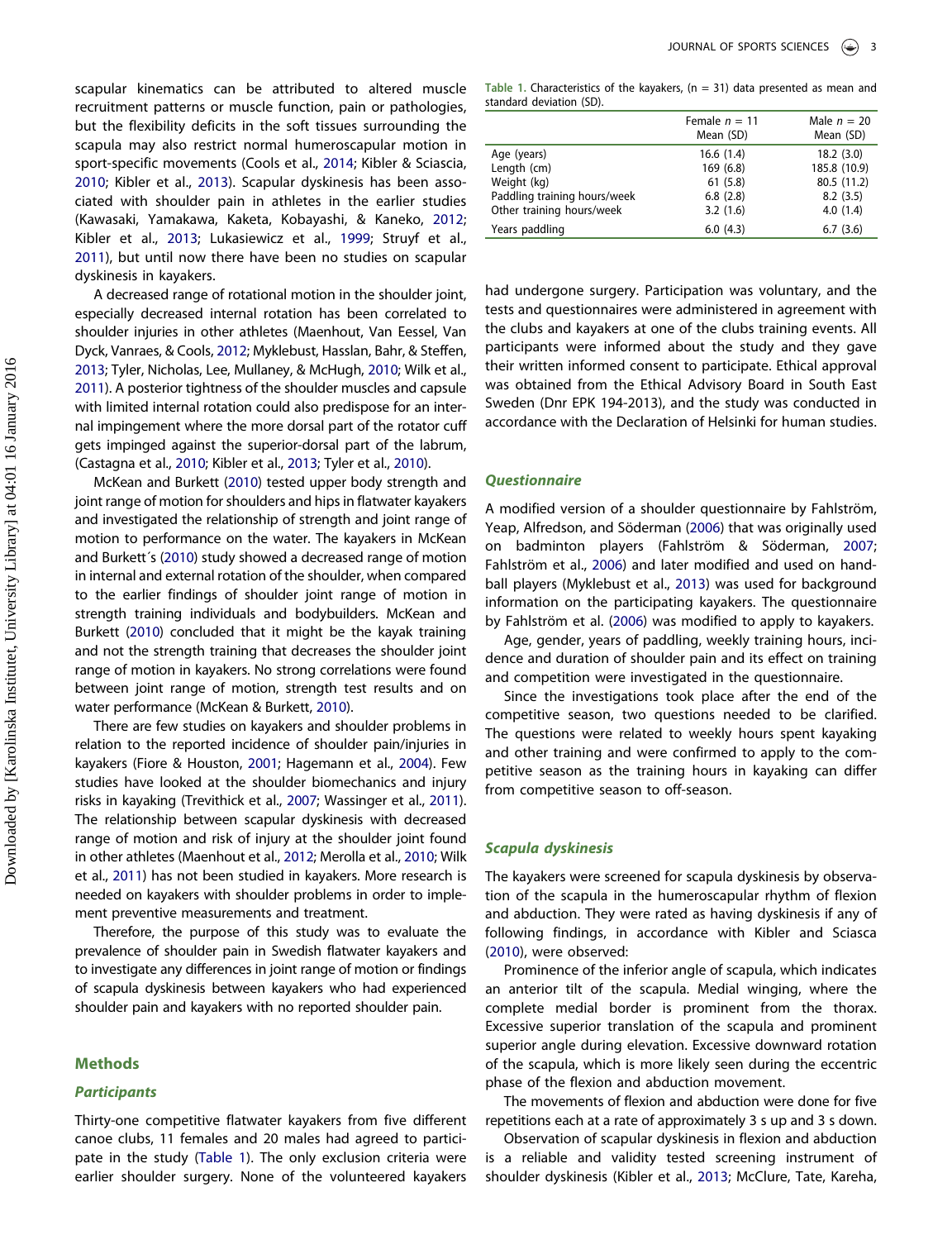Irwin, & Zlupko, [2009](#page-7-18); Mottram, [1997](#page-7-19); Park et al., [2013](#page-7-7); Uhl, Kibler, Gecewich, & Tripp, [2009](#page-8-5))

# Range of motion of shoulder joint

Shoulder joint range of motion was measured with a Myrin OB Goniometer (Lic Rehab AB, Linköping Sweden) that measures rotation and flexion with a weighted pointer controlled by gravity and axial rotation with a compass needle. The Myrin Goniometer was placed with Velcro strapping proximal to the styloideus process of ulna.

(1) Internal rotation (IR) and external rotation (ER) were measured in supine position with the shoulder in 90 degrees of abduction, 10 degrees of horizontal adduction and elbow in 90 degrees of flexion and forearm in pronation. A wedge with a 10 degree inclination was placed under the humerus with the edge in line with the acromion to support the arm. The examiner stabilised the scapula by control of the processus coracoideus and the spine of the scapula in accordance with Wilk et al. [\(2009\)](#page-8-6) and Morrissey, Morrissey, Driver, King, and Woledge [\(2008](#page-7-20)).

(2) Flexion in the shoulder joint was measured in supine position with control for thoracal or lumbar movement. The Myrin OB Goniometer has been tested and found to have good intra-tester reliability for passive shoulder joint range of motion with an intra-class correlation coefficient (ICC) value of 0.97 and standard error of measurement (SEM) value of 2.6 degrees (Janwantanakul, Magarey, Jones, & Dansie, [2001](#page-7-21)). The Myrin OB Goniometer has also been tested on knee joint movements with good intra-tester reliability, ICC value of 0.94 and SEM value of 1.84 degrees (Sullivan, Murray, & Sainsbury, [2009](#page-7-22)).

Normal values for flexion have previously been described as 180 degrees, IR in 90 degrees of abduction as 70 degrees and ER in 90 degrees of abduction as 90 degrees (Kendall, McCreary, Provance, Rodgers, & Romani, [2005;](#page-7-23) Norkin & Levangie, [1992\)](#page-7-24).

One examiner/physiotherapist conducted all the range of motion measurements and screening tests for scapula dyskinesis.

# Statistical analysis

Descriptive statistics were used for background data, presented as mean and standard deviation (SD) and analysed for normality with Shapiro–Wilkins test. All data passed the test for normality. Data were then analysed for significant differences between groups with independent T-test with a 2-tailed significance testing, and the Chi<sup>2</sup> tests were used for categorical data, with Fisher's exact test for small samples, two sided. In all cases, P-value was set at 5% ( $P < 0.05$ ). The 95% confidence interval was calculated and presented, and for effect size, Cohen's d value was used.

## **Results**

### Shoulder pain

Of the 31 participating kayakers, 45.2% ( $n = 14$ ) had shoulder pain during the last season/year, of which four kayakers had ongoing pain. Three kayakers had experienced previous shoulder pain, ranging 1-3 years ago. A total of 54.8%

 $(n = 17)$  of the kayakers had experienced shoulder pain. No significant differences were found between kayakers with pain last season, previous pain or no pain ever concerning, age, years of kayaking, or training hours per week. Male kayakers reported a significantly higher frequency of shoulder pain compared to female kayakers ( $P = 0.031$ ), with 3 of 11 female kayakers reported shoulder pain and 14 of 20 male kayakers reported pain. Of the kayakers who had experienced shoulder pain, 9 reported bilateral pain, 3 reported only pain in right shoulder and 5 reported only pain in left shoulder. Of the kayakers who had experienced shoulder pain, 53% ( $n = 9$ ) had sought medical care, 70.6% ( $n = 12$ ) had been forced to change or reduce training and/or competitive participation due to pain. The kayakers who had experienced shoulder pain had problems related to pain for a duration of 0.5 weeks to 2 years, with a mean of 14.4 weeks and a median of 3.5 weeks of pain. For 41% ( $n = 7$ ) of the kayakers, the pain had a sudden onset and for 59% ( $n = 10$ ) of the kayakers, a more gradual onset was noted. Of the 17 kayakers who had experienced pain in the shoulder, 13 reported pain during training/kayaking, 4 reported pain independently of activity and 3 reported pain after activity. The kayakers who had experienced shoulder pain reported a mean intensity of pain on the visual analogue scale (VAS) between 10 and 88 mm, with a mean value of 48 mm and a median value of 56 mm. Three of the kayakers were left-handed, however, there were no significant differences in pain frequency in dominant and non-dominant arm.

# Shoulder range of motion

Kayakers who reported shoulder pain during the last season were found to have significantly lower range of motion in internal rotation (IR) in the shoulder joint compared to kayakers who did not have shoulder pain during the last season. IR for right arm was 47.7° and 59.4° ( $P = 0.009$ ) respectively for the group reporting pain during the last season and the group reporting no pain during last season. Corresponding values for the left arm were 50.4° and 64.8° respectively ( $P = 0.0001$ ). There were no significant differences in shoulder joint range of motion for external rotation (ER) or flexion (F) for kayakers who had pain during the last season versus kayakers without shoulder pain in the last season. When those kayakers who reported pain earlier than last season where included in the pain group ( $n = 17$ ), there were also significant differences  $(P = 0.017)$  with lower values in IR in the shoulder joint in the kayakers who had experienced pain versus the kayakers that had never experienced shoulder pain reporting 49.3º vs 60º for the right arm and 51.9º vs 66.0º for the left arm ([Table 2\)](#page-5-0). When comparing shoulder IR between kayakers who had experienced pain in the right shoulder versus kayakers who had not experienced pain in the right shoulder, there was a significantly lower IR for the right arm in the pain group with a mean of 47.4° vs 58.4° ( $P = 0.017$ ). Comparing shoulder IR in the left shoulder, for kayakers who had experienced pain in the left shoulder joint versus kayakers who had not experienced pain in the left shoulder, there was a significantly lower IR in the pain group with a mean of 52.2° vs 63.3° ( $P = 0.006$ ).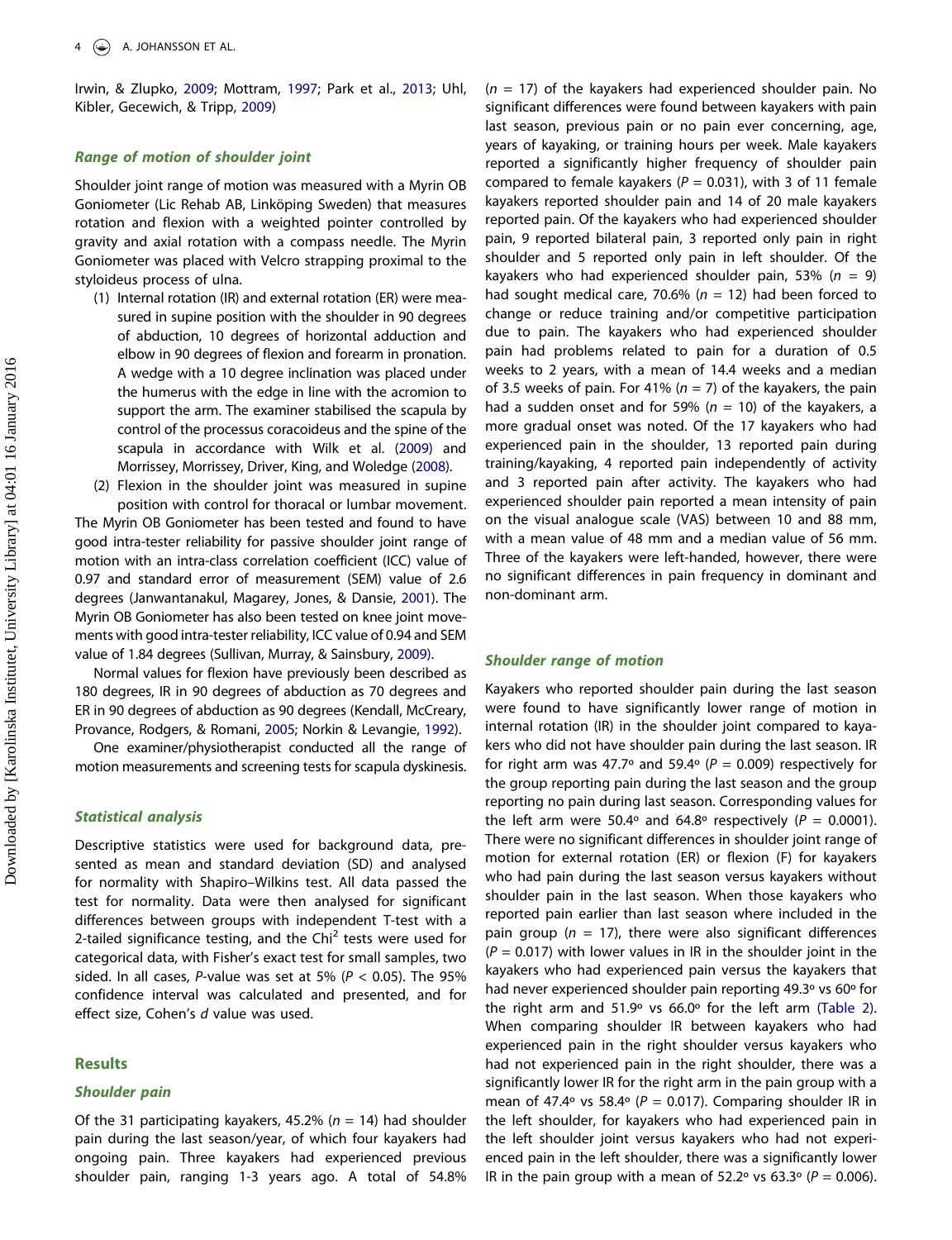<span id="page-5-0"></span>Table 2. Shoulder joint range of motion presented as mean and standard deviation (SD) for internal rotation (IR), external rotation (ER), flexion (F), total rotational range of motion (IR + ER), mean difference, 95% confidence interval (CI) and Cohen's (d) for effect size in kayakers who had experienced shoulder pain and kayakers who had not experienced shoulder pain.

|                         | Kayakers who had not experienced | Kayakers who had experienced |                          |         |                 |
|-------------------------|----------------------------------|------------------------------|--------------------------|---------|-----------------|
| Range of motion         | pain $n = 14$ Mean (SD)          | pain $n = 17$ Mean (SD)      | Mean difference (95% CI) | P-value | Effect size (d) |
| IR right                | 60.0 (10.9)                      | 49.3 (12.4)*                 | $10.7$ $(2.0, 19.4)$     | 0.017   | 0.92            |
| IR left                 | 66.0 (8.7)                       | 51.9 (10.0)*                 | 14.1(7.1, 21.0)          | 0.000   | 1.54            |
| ER right                | 90.2(10.5)                       | 85.9 (10.5)                  | $4.3$ (-3.4, 12.1)       | 0.262   | 0.41            |
| ER left                 | 87.9 (10.0)                      | 83.1 (10.3)                  | $4.8$ (-2.7, 12.3)       | 0.200   | 0.47            |
| F right                 | 185.5(8.5)                       | 183.8 (8.8)                  | $1.7(-4.7, 8.1)$         | 0.582   | 0.20            |
| F left                  | 186.1(9.1)                       | 183.8(6.1)                   | $2.3$ (-3.6, 8.2)        | 0.436   | 0.30            |
| Total right $(IR + ER)$ | 150.2 (13.3)                     | 135.2 (15.8)*                | 15.0 (4.3, 25.8)         | 0.008   | 1.03            |
| Total left (IR $+$ ER)  | 153.9(13.1)                      | $135.1 (13.6)^*$             | 18.9 (9.0, 28.7)         | 0.001   | 1.41            |

*Note*: Degrees mean (SD).  $*$  significantly lower at  $P < 0.05$ .

Kayakers who had experienced shoulder pain had a lower mean value of ER than kayakers who had not experienced shoulder pain, 85.9º vs 90.2º in the right shoulder, and 83.1º vs 87.9º in the left shoulder, though not statistically significant.

The kayakers who had experienced shoulder pain showed a significantly lower total range of motion (IR  $+$  ER) than kayakers who had not experienced shoulder pain with a mean of 135.2° vs 150.2° ( $P = 0.008$ ) for the right shoulder and 135.1° vs 153.9° for the left shoulder ( $P = 0.001$ ) [\(Table 2\)](#page-5-0).

There were no significant differences in shoulder joint range of motion between male and female kayakers.

#### Scapula dyskinesis

When comparing the results for observation of scapula dyskinesis between kayakers who had experienced shoulder pain, and kayakers who had not experienced pain, there was a significantly higher frequency ( $P = 0.001$ ) with a risk ratio of 3.1 (CI 1.3–7.2) of finding dyskinesis in the kayakers who had experienced shoulder pain [\(Figure 5\)](#page-5-1). Of the 17 kayakers who had experienced shoulder pain, 88% ( $n = 15$ ) were observed with scapular dyskinesis, 3 had scapula dyskinesis in the left shoulder, 1 in the right shoulder and 11 in



<span id="page-5-1"></span>Figure 5. Observed scapula dyskinesis (yes or no) in kayakers who had reported shoulder pain and kayakers who had not experienced shoulder pain.

both shoulders. Of the 14 kayakers who did not reported shoulder pain, 29% ( $n = 4$ ) were found to have scapular dyskinesis, 1 in left shoulder and 3 in both shoulders. Of all the participating kayakers, 61% ( $n = 19$ ) were observed as having one or more of the four signs of scapular dyskinesis. The female kayakers were observed with a scapular dyskinesis with a significantly lower frequency than male kayakers  $(P = 0.007)$ , with 3 of 11 female kayakers vs 16 of 20 male kayakers observed as having scapular dyskinesis. When comparing the kayakers observed as having a scapula dyskinesis in right shoulder with kayakers with no dyskinesis in right shoulder, the kayakers with dyskinesis had a significantly lower IR with a mean value of 47.9° vs 59.9° ( $P = 0.007$ )  $(d = 1.37;$  CI 0.58-2.15). When comparing the kayakers observed as having a scapula dyskinesis in the left shoulder with the kayakers with no scapula dyskinesis in left shoulder, a significantly lower IR was observed with a mean value of 54.6° vs 63.5° ( $P = 0.034$ ) ( $d = 1.15$ ; CI 0.38-1.91).

### **Discussion**

The main finding in the present study was that a majority of the kayakers had experienced shoulder pain. Kayakers who had experienced shoulder pain were found to have less internal rotational range of motion and higher incidence of scapular dyskinesis compared to kayakers with no history of pain.

Almost half of the participating kayakers had experienced shoulder pain during the last season. Similar results were found in the study by Hagemann et al. ([2004](#page-7-1)) where 48% of the participating kayakers had experienced shoulder pain and 35% had ongoing shoulder pain. In the present study, there were significant differences between male and female kayakers in reported pain frequency, but due to a small number of kayakers in the study being female, this might not be representative in a larger group of competitive kayakers. The present study found a significantly decreased shoulder IR in the kayakers who had experienced shoulder pain in comparison to kayakers with no reported pain.

Earlier studies on shoulder problems in athletes with a high degree of shoulder involvement in their sport also found a decreased internal rotation in athletes with shoulder pain (Maenhout et al., [2012](#page-7-12); Merolla et al., [2010;](#page-7-15) Wilk et al., [2011](#page-8-4)).

Of the kayakers who had experienced pain in the present study, 52.9% reported having experienced pain in both shoulders, 29.4% in only the left shoulder and 17.6% in only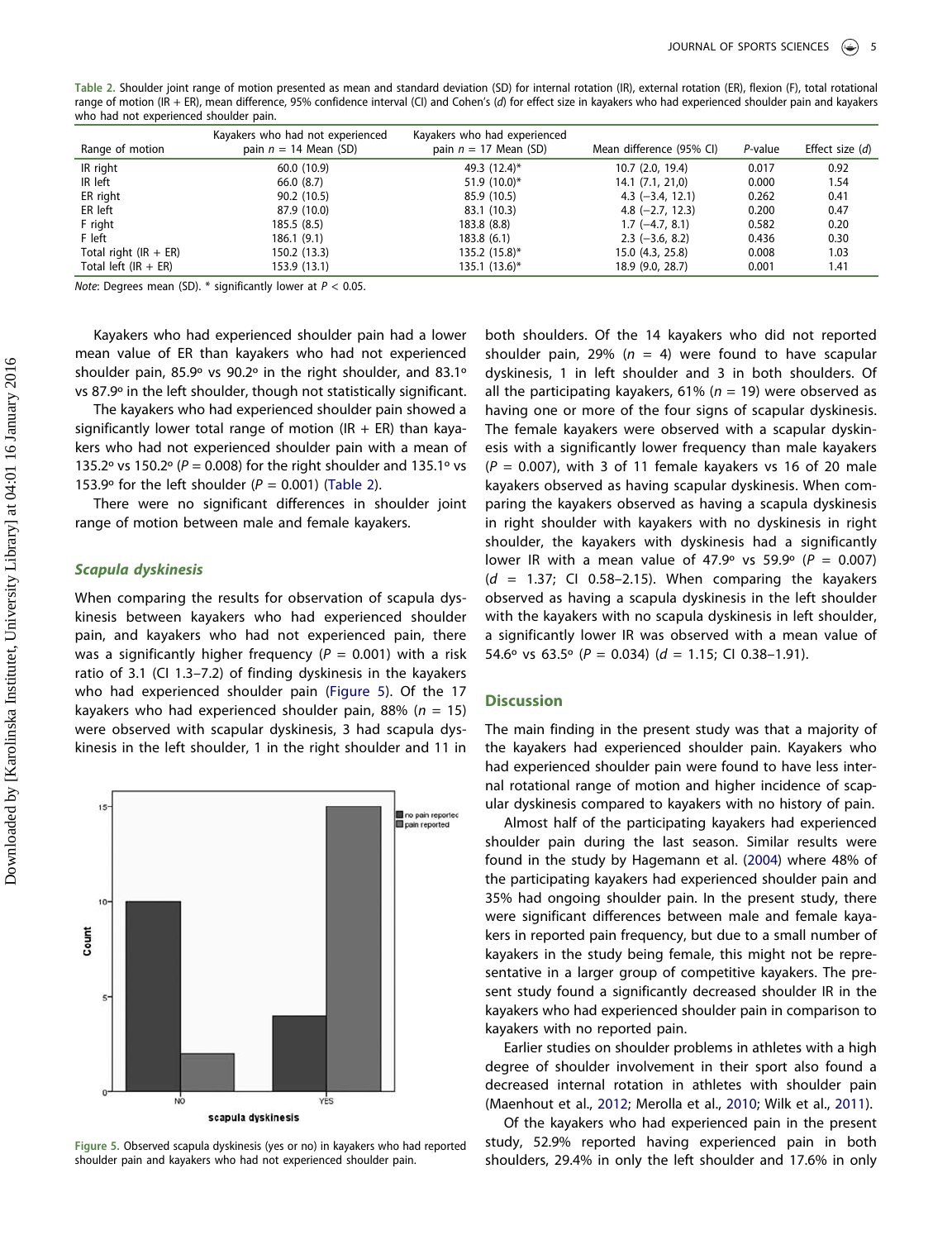the right shoulder. When compared to kayakers who did not report any pain, they showed a lower degree of IR in both shoulders, suggesting that kayakers who experience pain in one or both shoulders might be stiffer in soft tissues, dorsal capsule and muscles around the glenohumeral joint.

There have been several studies on glenohumeral internal rotation deficit (GIRD) and its correlation to shoulder pain in athletes (Maenhout et al., [2012](#page-7-12); Merolla et al., [2010](#page-7-15); Wilk et al., [2011\)](#page-8-4), however, not many prospective studies have been performed. Wilk et al. ([2011](#page-8-4)) performed a prospective study looking at shoulder joint range of motion and its correlation to shoulder pain in baseball pitchers during a season and found an increased risk of shoulder injuries in pitchers who had a deficit of 5 degrees or more in total ROM (ER  $+$  IR) in their throwing shoulder compared to the other shoulder. In kayaking, the movement and load are the same on both sides and there are no findings of increased ER as in throwing shoulders. When both shoulders are involved to the same degree, it might not be meaningful to compare the painful shoulder with the pain-free shoulder for a normal value of rotational range of motion. The kayakers who reported ongoing pain or pain during the last season in one or both shoulders in this study had a mean decreased internal rotation in the right shoulder of 11.7 degrees and left shoulder of 14.4 degrees in comparison with kayakers with no pain last season. There were no significant differences in shoulder range of motion between male and female kayakers in the present study, which is similar to the findings in the study by McKean and Burkett ([2010](#page-7-14)). The kayakers in McKean and Burkett's [\(2010](#page-7-14)) study had a lower mean degree of IR than the kayakers in the present study. The kayakers in the present study had a normal range of motion for flexion in the shoulder joint compared to the participating kayakers in McKean and Burkett ([2010](#page-7-14)) study that had a decreased range of motion for flexion. The participating kayakers in McKean and Burkett [\(2010\)](#page-7-14) study had a mean age of 25.4 years for male kayakers and 23.9 years for female kayakers, while the participating kayakers in the present study were younger with a mean age of 18.2 years for male kayakers and 16.6 years for female kayakers. The difference in range of internal rotation and flexion might suggest that the shoulder range of motion, especially internal rotation and flexion, has a tendency to decrease with age in elite kayakers. McKean and Burkett [\(2010\)](#page-7-14) did not present total training hours for the kayakers, which also might differ from the kayakers in the present study and might affect the range of motion. Several studies that have addressed the decrease in IR had a good effect on pain and function in athletes with shoulder pain (Maenhout et al., [2012](#page-7-12); Tyler et al., [2010](#page-8-3)). Maenhout et al. ([2012](#page-7-12)) found that a 6 week stretching programme for dorsal capsule and shoulder muscles had a significant effect on IR in athletes with GIRD and shoulder pain. Maenhout et al. [\(2012\)](#page-7-12) also examined the distance between acromion and the humeral head (subacromial space) in resisted abduction and found this to be significantly smaller in the shoulder with GIRD before the 6 week stretching programme, but which improved after the intervention.

The present study revealed a significantly higher incidence of scapular dyskinesis in the kayakers who had experienced shoulder pain versus kayakers reporting no pain.

This is in line with findings of altered scapular movement pattern in studies on patients and athletes with pain or pathologies in the shoulder compared to non-injured shoulders (Kawasaki et al., [2012;](#page-7-11) Kibler et al., [2013;](#page-7-6) Lukasiewicz et al., [1999](#page-7-3); Struyf et al., [2011](#page-7-9)).

Kawasaki et al. [\(2012\)](#page-7-11) tested rugby players for scapular dyskinesis and found that players with asymptomatic scapular dyskinesis preseason had a high incident of shoulder pain during regular season. The scapular dyskinesis was also associated with findings of shoulder pathology such as impingement, instability and muscle weakness (Kawasaki et al., [2012](#page-7-11)).

Studies that have focused on retraining scapular stability, scapular movement patterns and scapular muscle activation pattern found a good effect in relieving symptoms in patients with shoulder pain (Struyf et al., [2013](#page-7-25); Worsley et al., [2013\)](#page-8-2). Struyf et al. [\(2013\)](#page-7-25), compared to scapular focused retraining and stretching, with eccentric training of external rotators of the glenohumeral joint and stretching, and found a significantly better result of the scapular focused intervention in patients with impingement syndrome. Merolla et al. [\(2010\)](#page-7-15) found a significant correlation between scapular dyskinesis and decreased strength in infraspinatus in volleyball players. A 6 month training programme focused on scapular stability and shoulder mobility significantly increased infraspinatus strength and reduced shoulder pain. Tsai, McClure, and Karduna [\(2003\)](#page-8-7) found a change in scapula position and movement pattern with an increase in anterior tilt and decreased upward rotation during arm elevation due to fatigue of external rotator cuff muscles.

Taking into account the highly repetitive movement of the kayak stroke, the fatigue effect might influence the kayakers' shoulders and make the scapula more susceptible to dyskinesis or increase a scapula dyskinesis. The present study chose not to separate the scapular dyskinesis findings into the four different subgroups as described by Kibler and Sciascia [\(2010\)](#page-7-2). Rather, we just classified the findings as having a scapular dyskinesis, yes or no. This procedure was chosen due to the higher intra- and inter-reliability of this procedure in comparison with the subgrouping method (Uhl et al., [2009\)](#page-8-5). The examiner in this study is an experienced physiotherapist in movement analysis.

In measurements of shoulder joint range of motion, intrarater reliability has been found to be higher than inter-rater reliability (Van de Pol, van Trijffel, & Lucas, [2010;](#page-8-8) Walker, Gabbe, Wajswelner, Blanch, & Bennell, [2012\)](#page-8-9). The present study standardised the measurements by one performing and testing physiotherapist. There are always risks for measurement errors when measuring joint range of motion and standardisation is important to decrease this risk. This study chose to standardise so that the measurements for internal and external rotation in the glenohumeral joint were done in the scapula plane, thus, a wedge was used to get nearest exact 10 degrees of horizontal adduction to reach the scapula plane. This procedure and the use of the Myrin OB goniometer instead of the more commonly used universal plastic goniometer or handheld gravity-based inclinometer in shoulder range of motion testing had the advantage that a single examiner could position and stabilise the scapula and move the arm during the measurements as well as read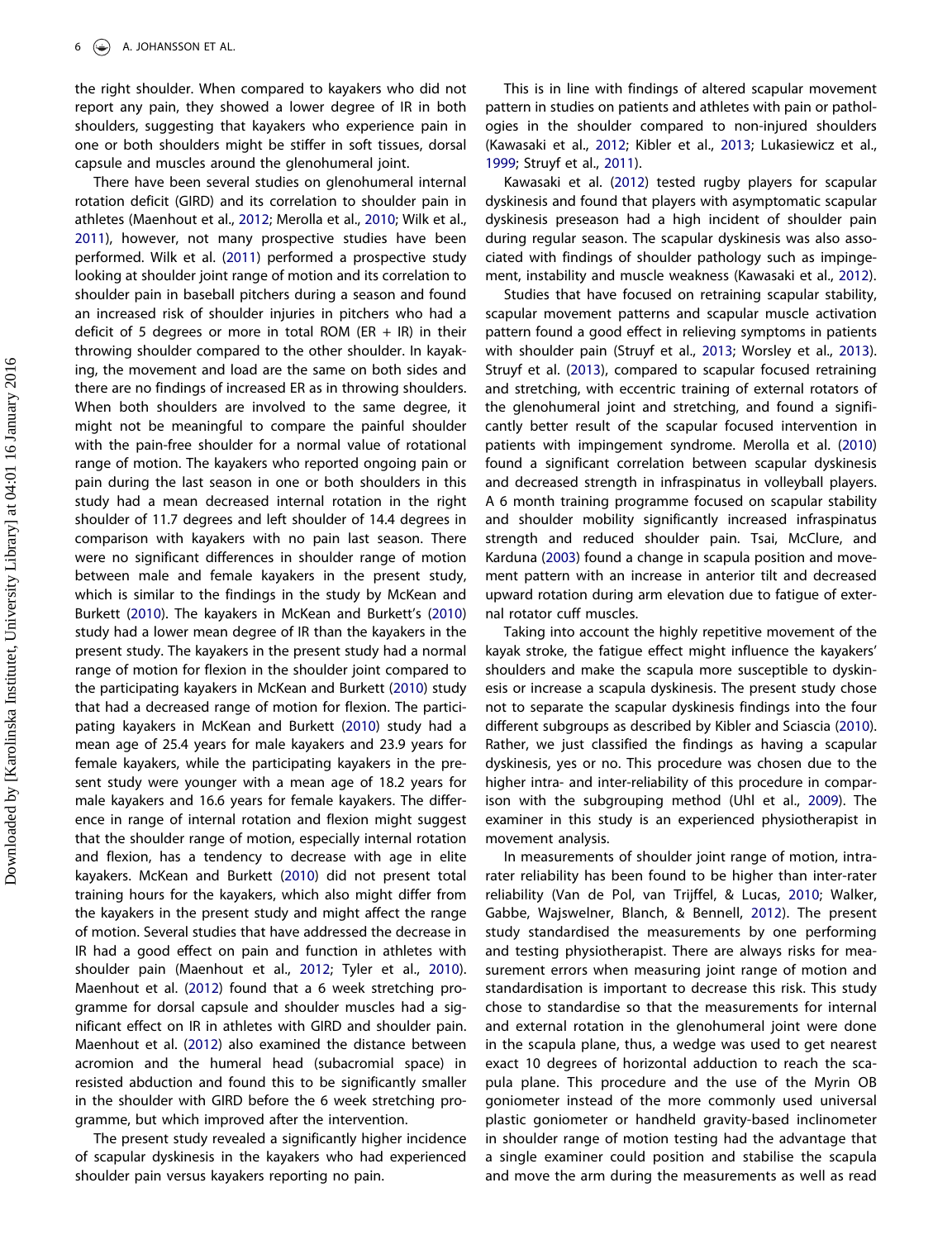the results. Stabilisation of the scapula during IR measurements led to a higher intra-tester reliability and minimises movement errors due to scapular movement (Wilk et al., [2009\)](#page-8-6). The studies that have tested the Myrin OB Goniometer have found good intra-tester reliability and SEM value of 1.8–2.6 degrees. The differences in IR in this study between the kayakers who had experienced shoulder pain versus kayakers with no history of shoulder pain were small but significant.

# Conclusion

This study revealed a high incidence of shoulder pain in the participating competitive flatwater kayakers, a decreased internal rotation in the shoulder and a higher incidence of scapular dyskinesis in the kayakers who had experienced shoulder pain. These findings suggest that kayakers might need to incorporate stability training of the scapula and more mobility training of the shoulder at an early age to prevent shoulder injuries, though more research is needed to verify whether the decreased internal rotation or scapular dyskinesis is the cause or the result of the pain.

#### Acknowledgements

The authors would like to thank all the participating kayakers for their time and the sports manager for the Swedish Canoe Federation, Anna Carpenter for valuable information. We would also like to thank the photographer Bengt Bengtsson, Swedish Canoe Federation for allowing us to use his photos.

### Disclosure statement

No potential conflict of interest was reported by the authors.

#### **References**

- <span id="page-7-5"></span>Bullock, M. P., Foster, N. E., & Wright, C. C. (2005). Shoulder impingement: The effect of sitting posture on shoulder pain and range of motion. Manual Therapy, 10(1), 28–37. doi:[10.1016/j.math.2004.07.002](http://dx.doi.org/10.1016/j.math.2004.07.002)
- <span id="page-7-4"></span>Castagna, A., Garofalo, R., Cesari, E., Markopoulos, N., Borroni, M., & Conti, M. (2010). Posterior superior internal impingement: An evidence-based review. British Journal of Sports Medicine, 44(5), 382–388. doi:[10.1136/](http://dx.doi.org/10.1136/bjsm.2009.059261) [bjsm.2009.059261](http://dx.doi.org/10.1136/bjsm.2009.059261)
- <span id="page-7-10"></span>Cools, A. M. J., Struyf, F., De Mey, K., Maenhout, A., Castelein, B., & Cagnie, B. (2014). Rehabilitation of scapular dyskinesis: From the office worker to the elite overhead athlete. British Journal of Sports Medicine, 48(8), 692–697. doi:[10.1136/bjsports-2013-092148](http://dx.doi.org/10.1136/bjsports-2013-092148)
- <span id="page-7-17"></span>Fahlström, M., & Söderman, K. (2007). Decreased shoulder function and pain common in recreational badminton players. Scandinavian Journal of Medicine and Science in Sports, 17(3), 246–251.
- <span id="page-7-16"></span>Fahlström, M., Yeap, J. S., Alfredson, H., & Söderman, K. (2006). Shoulder pain – A common problem in world-class badminton players. Scandinavian Journal of Medicine and Science in Sports, 16(3), 168–173. doi:[10.1111/j.1600-0838.2004.00427.x](http://dx.doi.org/10.1111/j.1600-0838.2004.00427.x)
- <span id="page-7-0"></span>Fiore, D. C., & Houston, J. D. (2001). Injuries in whitewater kayaking. British Journal of Sports Medicine, 35(4), 235–241. doi:[10.1136/bjsm.35.4.235](http://dx.doi.org/10.1136/bjsm.35.4.235)
- <span id="page-7-1"></span>Hagemann, G., Rijke, A. M., & Mars, M. (2004). Shoulder pathoanatomy in marathon kayakers. British Journal of Sports Medicine, 38(4), 413–417. doi:[10.1136/bjsm.2002.003699](http://dx.doi.org/10.1136/bjsm.2002.003699)
- <span id="page-7-21"></span>Janwantanakul, P., Magarey, M. E., Jones, M. A., & Dansie, B. R. (2001). Variation in shoulder position sense at mid and extreme range of

motion. Archives of Physical Medicine and Rehabilitation, 82(6), 840– 844. doi:[10.1053/apmr.2001.21865](http://dx.doi.org/10.1053/apmr.2001.21865)

- <span id="page-7-11"></span>Kawasaki, T., Yamakawa, J., Kaketa, T., Kobayashi, H., & Kaneko, K. (2012). Does scapular dyskinesis affect top rugby players during a game season? Journal of Shoulder and Elbow Surgery, 21(6), 709–714. doi:[10.1016/](http://dx.doi.org/10.1016/j.jse.2011.11.032) [j.jse.2011.11.032](http://dx.doi.org/10.1016/j.jse.2011.11.032)
- <span id="page-7-23"></span>Kendall, F. P., McCreary, E. K., Provance, P. G., Rodgers, M. M., & Romani, W. A. (2005). Muscles testing and function with posture and pain (5th ed.). Baltimore: Lippincott Williams & Wilkins.
- <span id="page-7-6"></span>Kibler, W. B., Ludewig, P. M., McClure, P. W., Michener, L. A., Bak, K., & Sciascia, A. D. (2013). Clinical implications of scapular dyskinesis in shoulder injury: The 2013 consensus statement from the 'scapular summit'. British Journal of Sports Medicine, 47(14), 877–885. doi:[10.1136/bjsports-2013-092425](http://dx.doi.org/10.1136/bjsports-2013-092425)
- <span id="page-7-2"></span>Kibler, W. B., & Sciascia, A. (2010). Current concepts: Scapular dyskinesis. British Journal of Sports Medicine, 44(5), 300–305. doi:[10.1136/](http://dx.doi.org/10.1136/bjsm.2009.058834) [bjsm.2009.058834](http://dx.doi.org/10.1136/bjsm.2009.058834)
- <span id="page-7-3"></span>Lukasiewicz, A. C., McClure, P., Michener, L., Pratt, N., & Sennett, B. (1999). Comparison of 3-dimensional scapular position and orientation between subjects with and without shoulder impingement. Journal of Orthopaedic & Sports Physical Therapy, 29(10), 574–586. doi:[10.2519/](http://dx.doi.org/10.2519/jospt.1999.29.10.574) [jospt.1999.29.10.574](http://dx.doi.org/10.2519/jospt.1999.29.10.574)
- <span id="page-7-12"></span>Maenhout, A., Van Eessel, V., Van Dyck, L., Vanraes, A., & Cools, A. (2012). Quantifying acromiohumeral distance in overhead athletes with glenohumeral internal rotation loss and the influence of a stretching program. The American Journal of Sports Medicine, 40(9), 2105–2112. doi:[10.1177/0363546512454530](http://dx.doi.org/10.1177/0363546512454530)
- <span id="page-7-18"></span>McClure, P., Tate, A. R., Kareha, S., Irwin, D., & Zlupko, E. (2009). A clinical method for identifying scapular dyskinesis Part 1: Reliability. Journal of Athletic Training, 44(2), 160–164. doi:[10.4085/1062-6050-44.2.160](http://dx.doi.org/10.4085/1062-6050-44.2.160)
- <span id="page-7-14"></span>McKean, M. R., & Burkett, B. (2010). The relationship between joint range of motion, muscular strength, and race time for sub-elite flat water kayakers. Journal of Science and Medicine in Sport, 13(5), 537–542. doi:[10.1016/j.jsams.2009.09.003](http://dx.doi.org/10.1016/j.jsams.2009.09.003)
- <span id="page-7-15"></span>Merolla, G., De Santis, E., Sperling, J. W., Campi, F., Paladini, P., & Porcellini, G. (2010). Infraspinatus strength assessment before and after scapular muscles rehabilitation in professional volleyball players with scapular dyskinesis. Journal of Shoulder and Elbow Surgery, 19(8), 1256–1264. doi:[10.1016/j.jse.2010.01.022](http://dx.doi.org/10.1016/j.jse.2010.01.022)
- <span id="page-7-20"></span>Morrissey, D., Morrissey, M. C., Driver, W., King, J. B., & Woledge, R. C. (2008). Manual landmark identification and tracking during the medial rotation test of the shoulder: An accuracy study using three-dimensional ultrasound and motion analysis measures. Manual Therapy, 13(6), 529–535. doi:[10.1016/j.math.2007.07.009](http://dx.doi.org/10.1016/j.math.2007.07.009)
- <span id="page-7-19"></span>Mottram, S. (1997). Dynamic stability of the scapula. Masterclass. Manual Therapy, 2(3), 123–131. doi:[10.1054/math.1997.0292](http://dx.doi.org/10.1054/math.1997.0292)
- <span id="page-7-13"></span>Myklebust, G., Hasslan, L., Bahr, R., & Steffen, K. (2013). High prevalence of shoulder pain among elite Norwegian female handball players. Scandinavian Journal of Medicine and Science in Sports, 23(3), 288–294. doi:[10.1111/j.1600-0838.2011.01398.x](http://dx.doi.org/10.1111/j.1600-0838.2011.01398.x)
- <span id="page-7-24"></span>Norkin, C. C., & Levangie, P. K. (1992). Joint structure and function: A comprehensive analysis (2nd ed.). Philadelphia, PA: F.A Davis.
- <span id="page-7-7"></span>Park, J.-Y., Hwang, J.-T., Kim, K.-M., Makkar, D., Moon, S. G., & Han, K.-J. (2013). How to assess scapular dyskinesis precisely: 3-Dimensional wing computer tomography – a new diagnostic modality. Journal of Shoulder and Elbow Surgery, 22(8), 1084–1091. doi:[10.1016/j.jse.2012.10.046](http://dx.doi.org/10.1016/j.jse.2012.10.046)
- <span id="page-7-8"></span>Sahrmann, S. A. (2001). Diagnosis and treatment of movement impairment syndromes. Philadelphia, PA: Mosby.
- <span id="page-7-9"></span>Struyf, F., Nijs, J., Baeyens, J.-P., Mottram, S., & Meeusen, R. (2011). Scapular positioning and movement in unimpaired shoulders, shoulder impingement syndrome, and glenohumeral instability. Scandinavian Journal of Medicine and Science in Sports, 21(3), 352–358. doi:[10.1111/j.1600-](http://dx.doi.org/10.1111/j.1600-0838.2010.01274.x) [0838.2010.01274.x](http://dx.doi.org/10.1111/j.1600-0838.2010.01274.x)
- <span id="page-7-25"></span>Struyf, F., Nijs, J., Mollekens, S., Jeurissen, I., Truijen, S., Mottram, S., & Meeusen, R. (2013). Scapular-focused treatment in patients with shoulder impingement syndrome: A randomized clinical trial. Clinical Rheumatology, 32(1), 73–85. doi:[10.1007/s10067-012-2093-2](http://dx.doi.org/10.1007/s10067-012-2093-2)
- <span id="page-7-22"></span>Sullivan, K. O., Murray, E., & Sainsbury, D. (2009). The effect of warm-up, static stretching and dynamic stretching on hamstring flexibility in previously injured subjects. BMC Musculoskeletal Disorders, 10, 37–45. doi:[10.1186/1471-2474-10-37](http://dx.doi.org/10.1186/1471-2474-10-37)